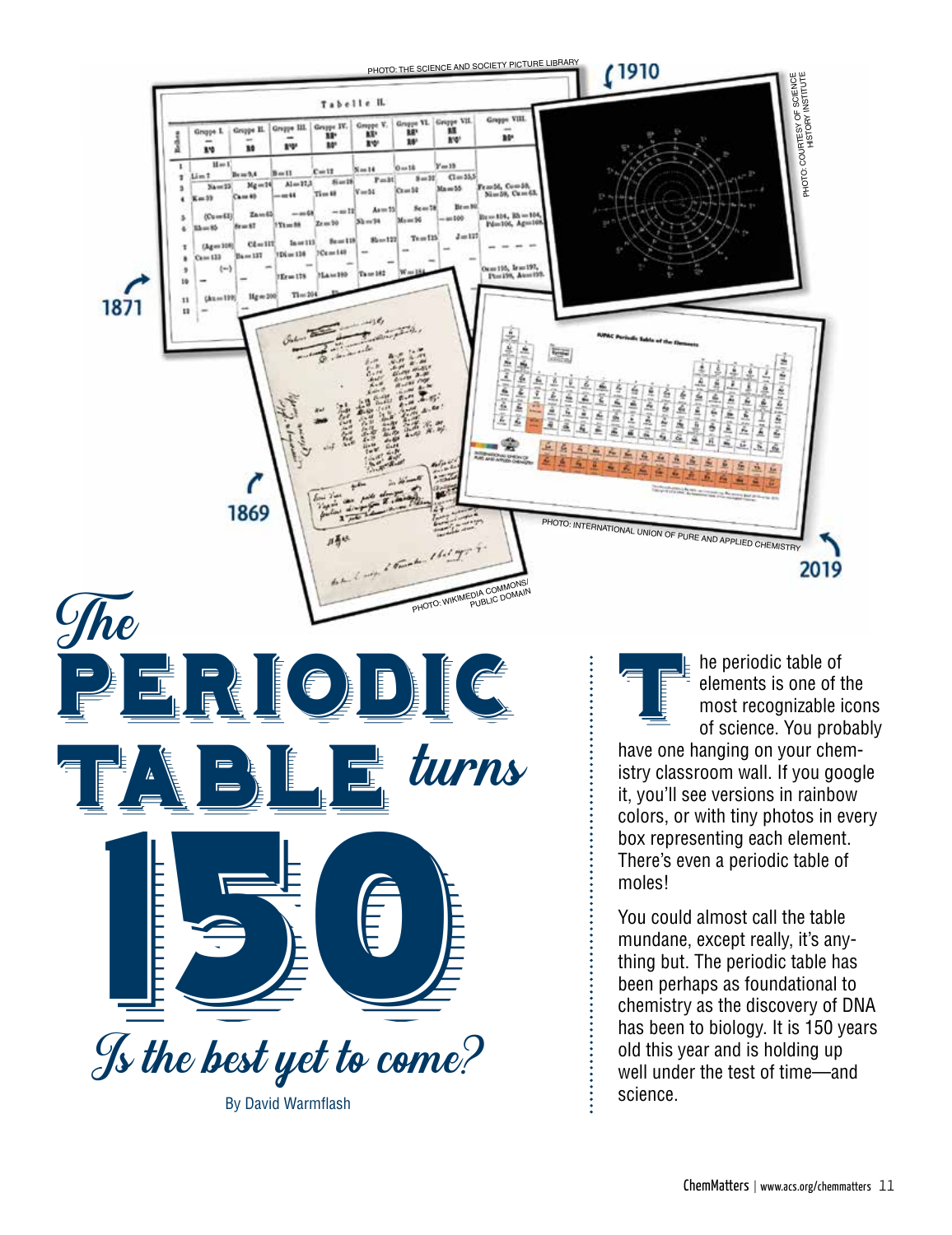| um. | titanium |  | vanadium   chromium   manganese                                                                                         | iron | cobalt | nickel | copper | zinc | gallium germanium arsenic selenium |    | bromine | krypton |
|-----|----------|--|-------------------------------------------------------------------------------------------------------------------------|------|--------|--------|--------|------|------------------------------------|----|---------|---------|
|     |          |  | 25                                                                                                                      | 26   |        | 28     | 29     | 30   | 32                                 | 34 | 35      | 36      |
|     |          |  | c   Ti   V   Cr   Mn   Fe   Co   Ni   Cu   Zn   Ga   Ge   As   Se   Br   Kr                                             |      |        |        |        |      |                                    |    |         |         |
|     | 47.867   |  | 50.942   51.996   54.938   55.845   58.933   58.693   63.546   65.39   69.723   72.61   74.922   78.96   79.904   83.80 |      |        |        |        |      |                                    |    |         |         |

In celebration of the table, the United Nations proclaimed 2019 as the International Year of the Periodic Table of Chemical Elements. Time to break out the helium balloons, iron-based sparklers, and calcium-rich ice cream!

And whom do we have to thank for the exquisite arrangement of elements? While many scientists contributed to the formation of the table, Russian chemist Dmitri Mendeleev is most often credited for the periodic table's creation. He found that there was a periodicity to their organization, a repetition of particular chemical properties at regular intervals as atomic weight increased.

In 1869, Mendeleev published his vision in an early form of the periodic table. It included the 63 elements that were known at the time, with holes to account for elements that hadn't yet been discovered. And while the table has been fleshed out over the past century and a half including the addition of four new elements in 2016—the essence of Mendeleev's original idea remains. But who knows, future discoveries could lead to materials that even Mendeleev couldn't have dreamed of.

### Getting organized

To understand how Mendeleev created the table in the first place, you have to go back in time and erase what you've learned about the table. Imagine for a moment that the distinctive shape of the present-day periodic table with its neat columns and rows doesn't exist. You don't yet know about protons and therefore atomic numbers, which, for the most part, conveniently run in order from one to 118 from left to right and top to bottom of the table.

All you know about the elements identified at the time is how they interact with each other, their physical properties, and their relative atomic weights. And you want to categorize them.



Before Mendeleev came along with his approach, other scientists were attempting to organize the elements. As early as 1789, French chemist Antoine Lavoisier had categorized elements into metals, nonmetals, "earths," and gases, based on their physical and chemical characteristics. By 1829, German chemist Johann Döbereiner had noticed patterns among triplets of elements. In 1865, British chemist John Newlands noticed the periodicity of chemical properties and likened the phenomenon to musical octaves, in which the same tone repeats after an increase or decrease of eight notes. In Germany, chemist Julius Lothar Meyer was developing his own periodic table that was published in 1870. But Mendeleev beat Meyer to the punch a year earlier.

What sort of chemical properties did Mendeleev have in mind when he developed his table? To get a better idea of the patterns he noticed, let's start with the metal lithium (Li). Mendeleev knew the hydride—a compound of hydrogen with another element—that Li formed had the formula LiH.

### $2 \text{ Li}(s) + \text{H}_2(g) \rightarrow 2 \text{ LiH}(s)$

In contrast, the next element by weight, beryllium (Be), formed the hydride BeH $_{\textrm{\tiny{2}}}$ .

### $\text{Be}(s) + \text{H}_2(g) \rightarrow \text{BeH}_2(s)$

Each successively heavier element formed different kinds of hydrides until he got to sodium (Na). Sodium behaved like lithium in its reactions with hydrogen, forming NaH.

### $2 \text{ Na}(s) + \text{H}_2(g) \rightarrow 2 \text{ NaH}(s)$

Thus, a pattern started to emerge.

But Mendeleev's most insightful decision was to let properties sometimes trump atomic weight when he placed elements. For example, if you look at the periodic table, you'll notice that nickel follows cobalt in the fourth row



### The Periodic Table Timeline: Scientists' Contributions

French chemist Antoine Lavoisier categorized<br>elements into metals, nonmetals, "earths,"<br>and gases. elements into metals, nonmetals, "earths," and gases.

German chemist Johann Döbereiner<br>
noticed that triplets of elements<br>
shared chemical behaviors. noticed that triplets of elements shared chemical behaviors.



British chemist John Newlands likened the periodicity of chemical properties to musical octaves.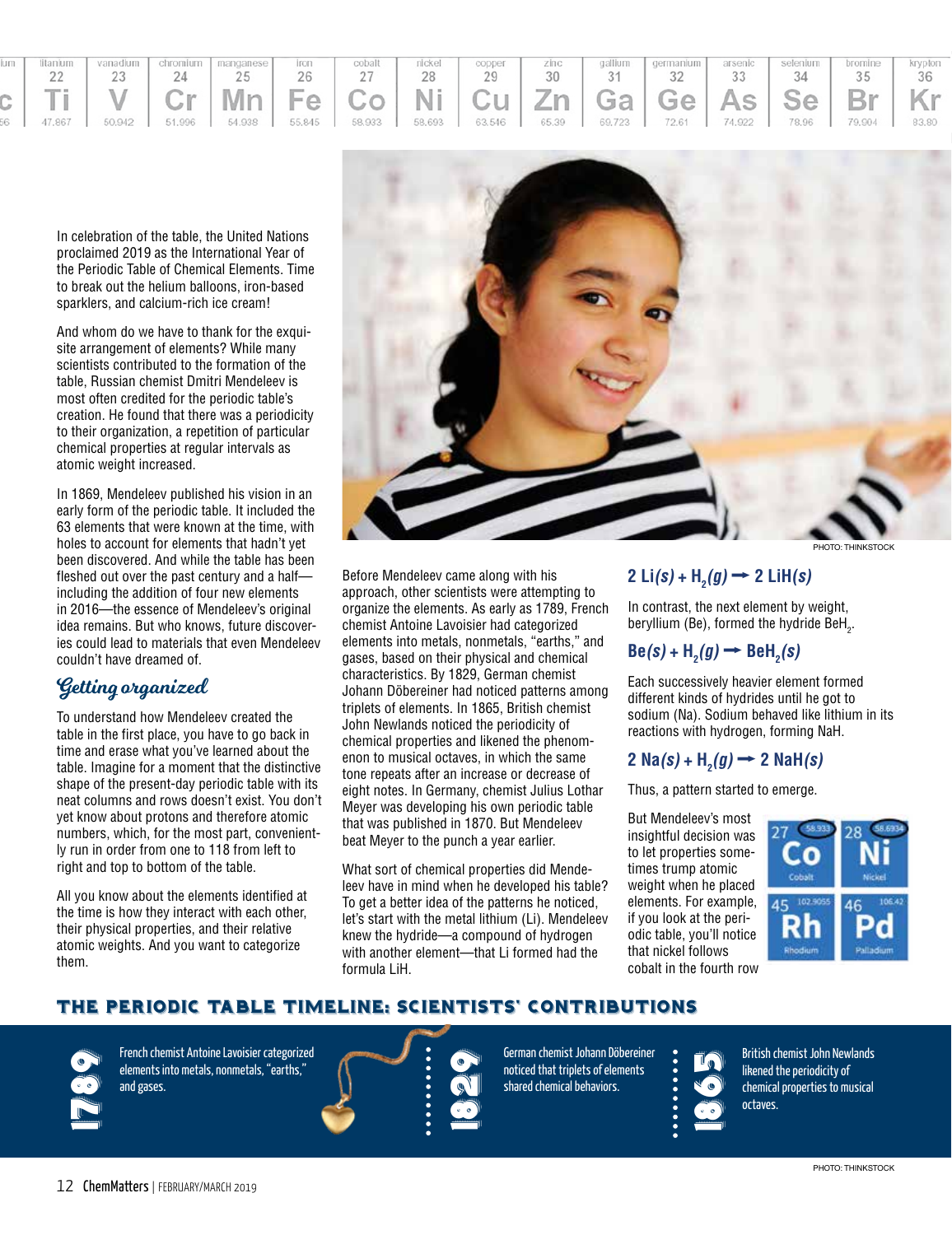

even though nickel is lighter. Mendeleev placed them this way because nickel's properties aligned with palladium's (on the next row, same column) and cobalt's with rhodium.

This approach allowed him to skip slots in the table that corresponded to chemical properties and atomic mass ranges that did not match any elements known at the time. For each open slot, Mendeleev predicted the existence of a yet-to-be discovered element.

He turned out to be right most of the time. For example, Mendeleev had left spaces for yet-tobe discovered elements that he called eka-aluminum, eka-manganese, and eka-silicon—eka is the Sanskrit word for "one." These spots were ultimately taken by gallium, technetium, and germanium.

That's not to say Mendeleev's table was perfect from the beginning, or even the only way to organize elements. He himself revised it within two years of introducing it. Mendeleev's 1869 periodic table had the elements with increasing mass moving down in columns, while elements with similar chemical properties lined up horizontally in rows. In 1871, however, he reversed this idea. He lined up elements with similar properties vertically, and the periods appeared in horizontal rows.

### The discovery of protons

It wasn't until more than 40 years later in 1913 that British physicist Henry Moseley used a technique called X-ray spectroscopy to count the numbers of positive charges in the atomic nucleus. Moseley then developed the first modern periodic table, basing the element sequence directly on these charges. In 1920, New Zealand-born British physicist Ernest identified the charge as the atomic number, or the proton number. Remarkably, organizing the table this way validated Mendeleev's original approach

(Continued on next page)

# The Hydrogen Puzzle

We often see hydrogen atop group 1 although hydrogen is very different from the other elements in the column. Unlike group 1 elements, hydrogen is not a metal, it's a gas at room temperature, and it bonds covalently most of the time. Group 1 elements are metals, solid at room temperature, and form only ionic bonds.

So, why is hydrogen grouped with these metals?

Today, we know that hydrogen has a single electron in its **electron shell**, defined as a set of electrons with similar energies in an atom. This shell contains one **subshell**, which consists of one **orbital**. An orbital is a region of high probability of finding an electron. Each orbital can hold up to two electrons.

Since hydrogen has only one electron total, its electron is in the outermost—or **valence**—shell. Valence shell electrons account for how an element reacts chemically. Other group 1 elements have more than one electron, but like hydrogen, they have only a single electron in their valence shells.







The sun is more than 70% hydrogen by mass. . . . . . . . . . . . . . . . .

Because of this shared trait, hydrogen forms some compounds in ways that are similar to how alkali metals form compounds. Reactions between hydrogen and chlorine, and between sodium and chlorine provide an example of this:

## $H_2(g)$  + Cl<sub>2</sub> $(g)$   $\rightarrow$  2 HCl $(g)$  $2 \text{ Na}(s) + \text{Cl}_2(g) \rightarrow 2 \text{ NaCl}(s)$

But in other ways, hydrogen resembles elements in group 17, the halogens, which are nonmetals like hydrogen. Halogens' valence shells have seven electrons, and need just one more for these shells to be full. Hydrogen's valence shell also needs just one more electron to fill its valence shell and form an anion.

## $H(g) + e^- \rightarrow H^-(g)$  $F(g) + e^- \rightarrow F(g)$

After 150 years, some scientists still debate where this unique element fits best.

Russian chemist Dmitri Mendeleev published an<br>early form of what would become the modern<br>periodic table. early form of what would become the modern periodic table.



 $\ddot{\phantom{a}}$ 

1870German chemist Julius Lothar Meyer published a different version of the periodic table.



Mendeleev revised his table.



(Continued on page 14)